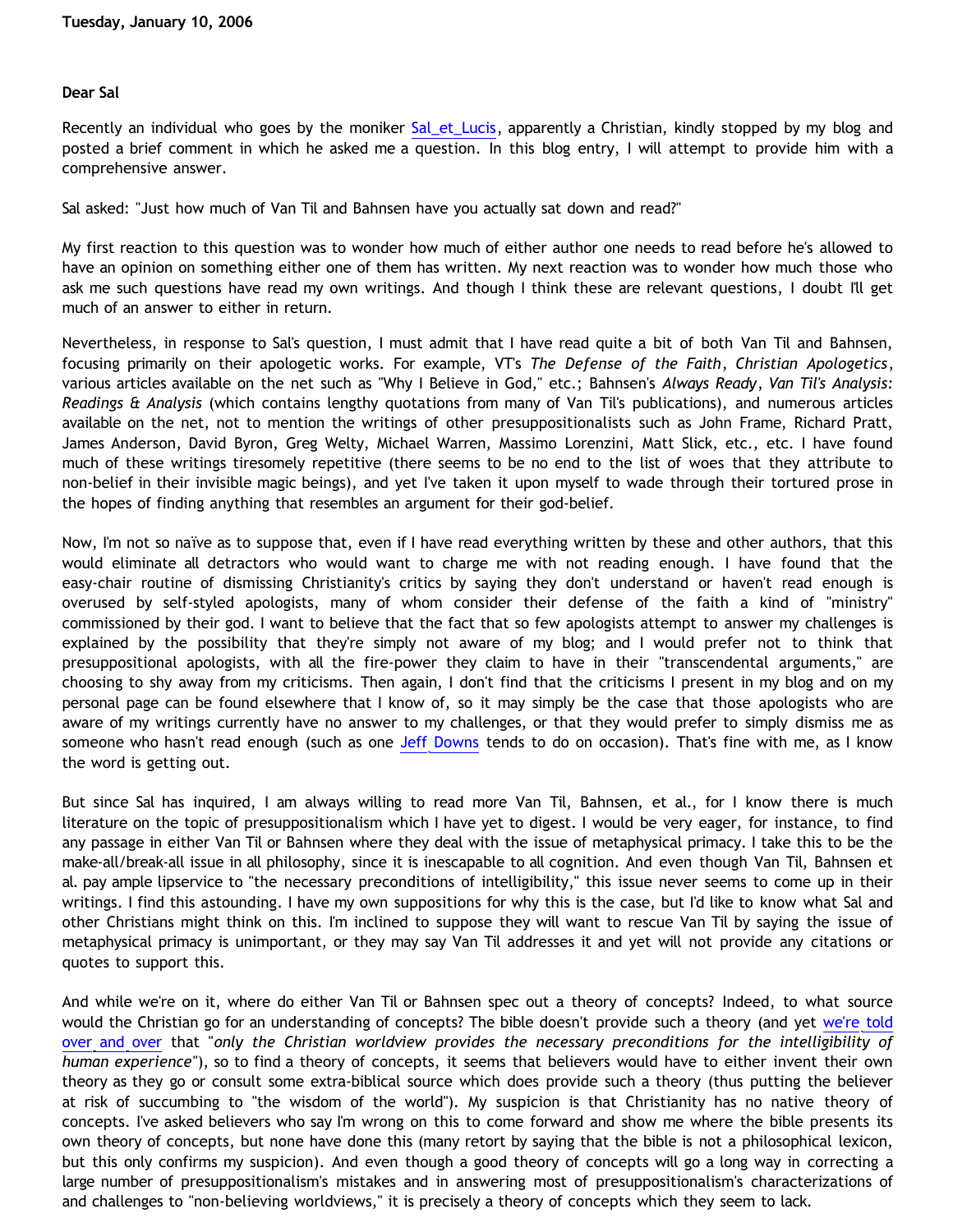Ever anxious to find some way to turn a philosophical issue into an apologetic debating point, Van Til gives us some indication of his understanding of concepts in the following passage:

We seem to get our unity by generalizing, by abstracting from the particulars in order to include them into larger unities. If we keep up this process of generalizing till we exclude all particulars, granted they can all be excluded, have we then not stripped these particulars of their particularity? Have we then obtained anything but an abstract universal?" (*The Defense of the Faith*, 3rd ed., p. 26.)

If summaries like this are at all any indication of the presuppositionalist understanding of concepts (James Anderson, in his paper [If Knowledge, Then God](http://www.ccir.ed.ac.uk/~jad/papers/IfKnowledgeThenGod.pdf), cites pp. 23-28 of Van Til's *The Defense of the Faith* as "the most direct discussion of the problem [of the one and the many]" in Van Til's writings), then non-believers needn't worry whatsoever about what this camp has to say. Van Til errs by supposing that the process of abstraction involves "excluding particulars," when in fact this is not at all the case. The process of abstraction involves, among other operations, the omission of specific measurements precisely so that particulars can be *included* in the scope of reference subsumed by a concept. My suspicion is not only that Van Til did not understand this, but also that such facts would not be very welcome news to someone like Van Til for they do not avail themselves to the conclusions he hoped to draw, namely that "the problem of the one and the many" requires a supernatural solution (cf. the "concrete universal" which Van Til equated with the Christian trinity).

Sal listed three options to explain his impression of my understanding:

"You either are a poor reader, have a short term memory, or you haven't read them at all."

I can name two more possibilities which Sal overlooks. One is that I have misunderstood these authors. Consider the following admission which one presuppositionalist found necessary to make in order to highlight Bahnsen's contributions to presuppositionalism:

One of the major obstacles in the way of promoting presuppositionalism has been Van Til's own writing style. Friends and critics alike have expressed chagrin at his 'torturous English', his redundant and unclear style, his penchant for sloganeering, and his disorganization of themes. Though he considered these criticisms overstated, Bahnsen likewise recognized these shortcomings in Van Til. (Michael Butler, "The Transcendental Argument for God's Existence," ed. S. M. Schlissel, *The Standard Bearer: A Festschift for Greg L. Bahnsen*, p. 70.)

Even those who are sympathetic to Van Til's program have complained about the warbling mentor's muddled handling of the issues central to his primary thesis. And while many would point to Bahnsen one of the prime movers in clarifying Van Til's apologetic, he often turns out to be little more than a cheerleader who is content to cloak those same issues in similar vague jargon and "penchant for sloganeering." So if I have misunderstood Van Til, some apologists have already provided a good explanation for this.

The other possibility which Sal overlooks is that I have read and understood these authors, and that my detractors simply want to dismiss my writings out of hand by tarnishing their source (i.e., me). This of course only serves to attack me personally, and allows my criticisms to go unchallenged. This means that, if my understanding and criticism of these authors are in error, we will not learn of my faults from these detractors. Indeed, it's not unusual for my detractors to do a "drive-by comment," saying I don't understand, I've misrepresented, or that I'm simply dishonest, and yet provide no substantiation whatsoever to these charges when my own writings are right there, available for examination.

There are numerous examples in my writings where I examine and interact with the authors Sal mentions which provide opportunity for my detractors to cite when casting their character slurs against me. One such example is Bahnsen's opening statement in his debate with Gordon Stein. To my utter amazement, many Christians seem to think Bahnsen's performance in this debate was somehow impressive. For instance, [John Frame recently wrote](http://www.frame-poythress.org/frame_articles/Bahnsen.htm) that "it was evident as the debate progressed that the audience became convinced that Bahsnen won the debate," and that "Bahnsen's transcendental argument was carefully put together and eloquently stated." I wonder if he attended the same debate whose transcript I read and examined. I've made [my interaction with Bahnsen's opening statement](http://bahnsenburner.blogspot.com/2005/03/bahnsens-poof.html) available to my detractors for quite a while now, and even though many of them have, as Frame characterizes Stein, "huffed and puffled and sputtered away" in defiance of my conclusion that Bahnsen offered a *poof* rather than a *proof*, none have come forward to piece together an actual argument which validly infers the existence of the Christian or any other god from anything Bahnsen claims in his opening statement. I'm willing to entertain the possibility that I've missed something, but unless one of Bahnsen's defenders takes the time to point it out to me, I'll rest with my analysis.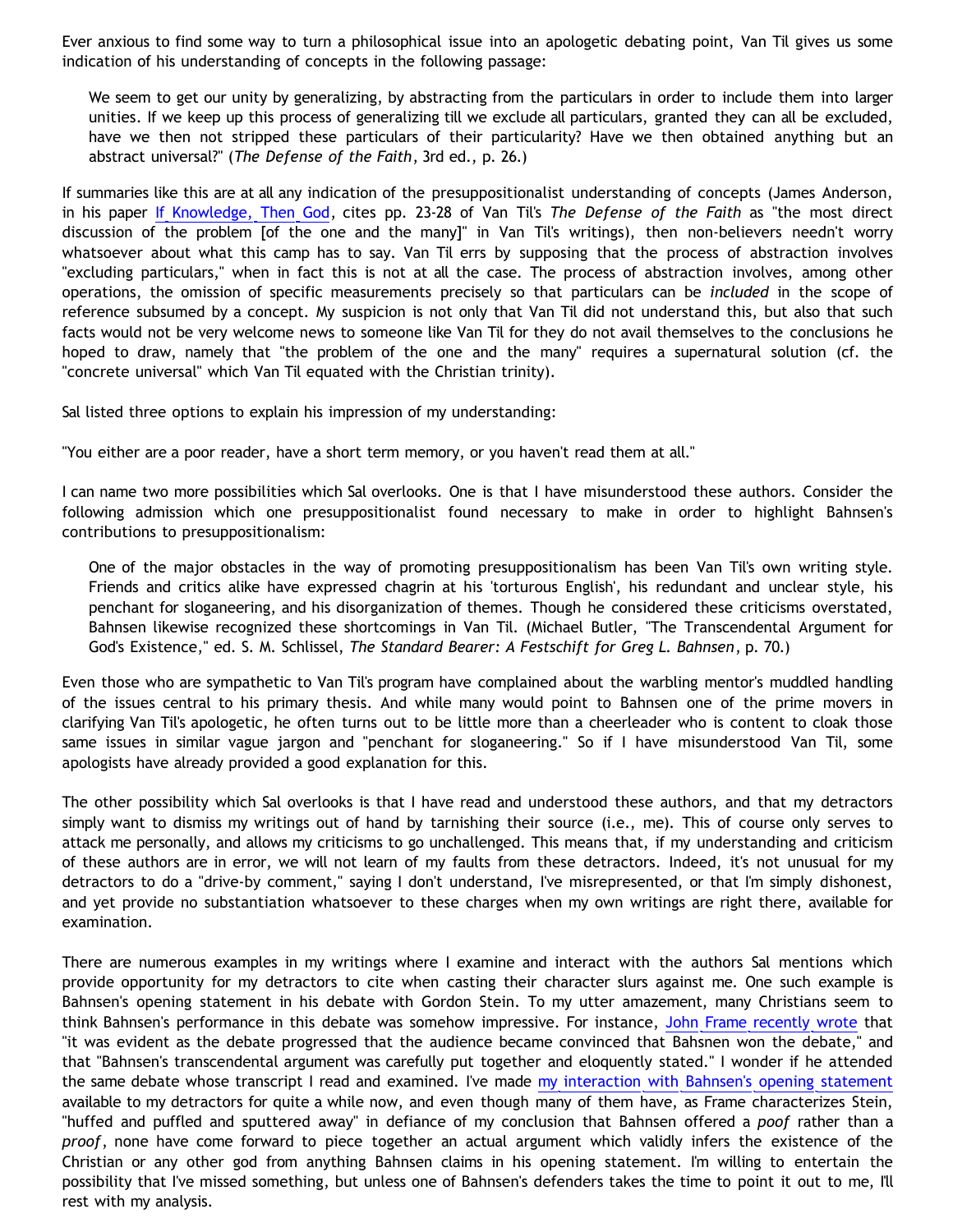So, to address Sal's question, the answer is yes, I have read these authors, and no, I don't think I'm a poor reader. But, I will also answer by saying again that I am always willing to read more, and if my detractors want to specify a passage in either Van Til's, Bahnsen's or someone else's writings which is supposed to present the knock-down, drag-'em-out argument that presuppositionalists think they have, I'm certainly willing to examine it.

by Dawson Bethrick

*posted by Bahnsen Burner at [7:31 AM](http://bahnsenburner.blogspot.com/2006/01/dear-sal.html)*

## **24 Comments:**

[Frank Walton](http://www.blogger.com/profile/10663796) said...

Kudos to Sal. You probably read Van Til and Bahnsen but you don't have a comprehensive understanding of them. I think they're **way** beyond your understanding of what little "philosophy" you have left in you. I don't mean to be mean but it's true. If you're the edifice of what it means to criticize Bahnsen and Van Til then Christians are in great shape :o)

[January 11, 2006 4:52 PM](http://bahnsenburner.blogspot.com/2006/01/113702716021392304)

[Not Reformed](http://www.blogger.com/profile/8159639) said...

"Edifice?"

Not sure I get the context of how the word is used here. Isn't an 'edifice' a building?

Perhaps you meant epitome?

Awesome critique though...you nailed it...all of the well argued points you made....oops....you didn't...just hit and run like normal.

[January 11, 2006 7:59 PM](http://bahnsenburner.blogspot.com/2006/01/113703838148209695)

[Bahnsen Burner](http://www.blogger.com/profile/7766918) said...

Mr. Walton, or whoever you are, I'm wondering if you read my blog, given your praise of Sal's post-and-run comment and your repetition of essentially the same mistake he made. Like Sal, you've not pointed to any examples of where I allegedly misunderstand Van Til, Bahnsen or anyone else. If I do this repeatedly, there should be numerous examples of this in my writings for my detractors to cite when they make their accusations. But substantiating their charges does not seem to be their habit. Meanwhile, Bahnsen's would-be defenders do not show where either he or his mentor addressed the issue of metaphysical primacy. Indeed, from what I can tell from their writings, they took the matter completely for granted without realizing it. If I wanted Bahnsen to speak for my position, this would worry me quite a bit.

Regards, Dawson

[January 12, 2006 7:46 AM](http://bahnsenburner.blogspot.com/2006/01/113708078743468494)

[Francois Tremblay](http://www.blogger.com/profile/7715861) said...

Frank Walton is an atheist-hater. See his web site : <http://www.tekcities.com/atheismsucks/index.htm>

He is a brazen anti-materialist and atheist-hater. I wouldn't put any weight to what he says. Trusting him is like trusting Ernest Zundel to tell you about Jewish history.

[January 12, 2006 11:55 AM](http://bahnsenburner.blogspot.com/2006/01/113709571670684342)

[Frank Walton](http://www.blogger.com/profile/10663796) said...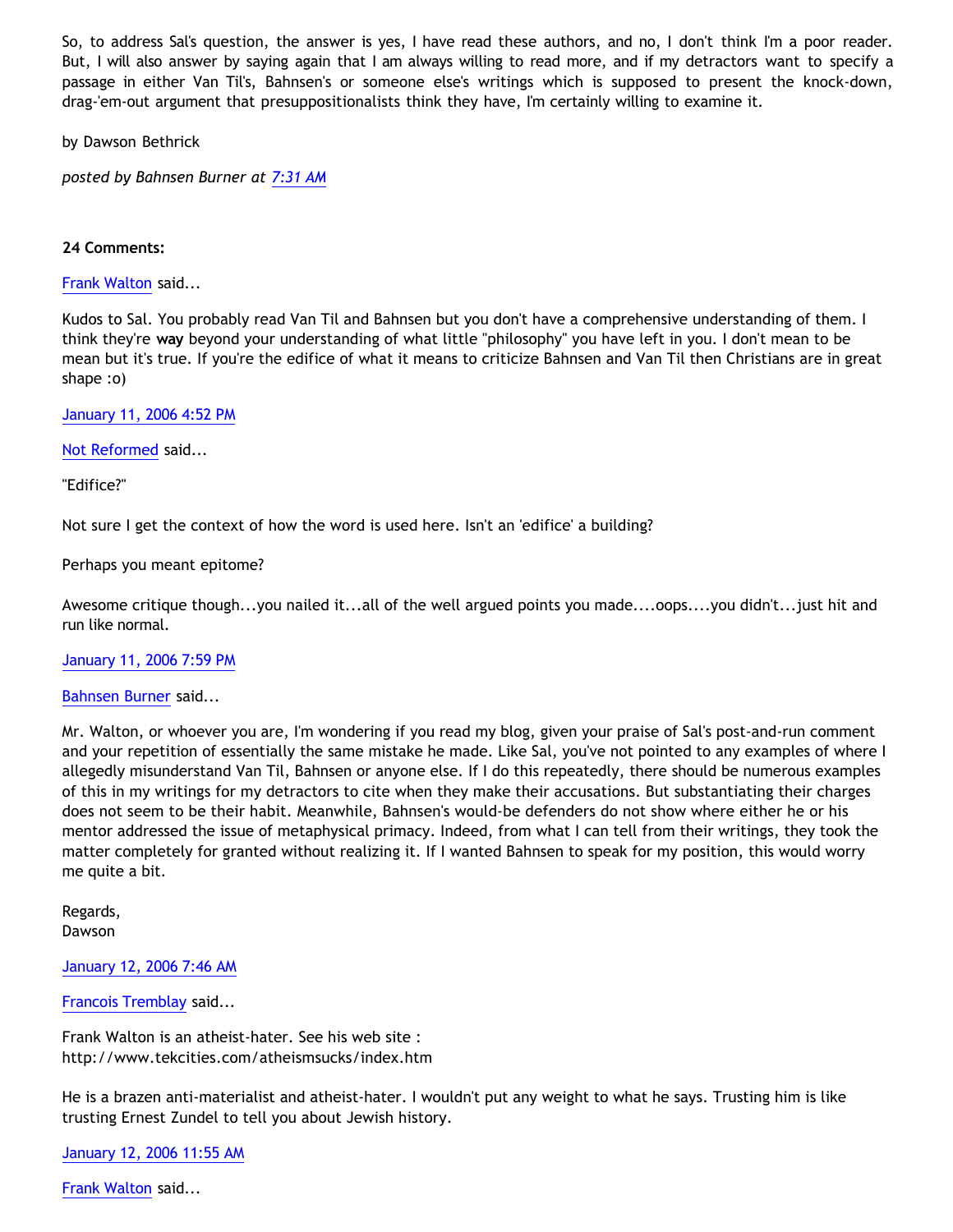This post has been removed by the author.

[January 12, 2006 3:50 PM](http://bahnsenburner.blogspot.com/2006/01/113710984266681919)

[Frank Walton](http://www.blogger.com/profile/10663796) said...

badly\_reformed: \*sigh\* "edifice" has been used in the context I'm using it in many times before. Your ignorance of that is quite laughable. LOL, in fact it's the edifice of humor.

Dawson Brainless: you need only read ALL your posts to realize you've misunderstood Van Til and Bahnsen (among others) by a long shot. But hey, don't delete your critiques - they are so good at being so bad it makes Christians look good :o)

Francois Trembling: Yes, I am anti-materialist but I'm not an atheist-hater though I am an atheism-hater. Thanks for promoting my website.

[January 12, 2006 3:54 PM](http://bahnsenburner.blogspot.com/2006/01/113711004208621523)

[Not Reformed](http://www.blogger.com/profile/8159639) said...

frank\_walton,

\*inhale, exhale\*

Edifice: (from dictionary.com)

1 A building, especially one of imposing appearance or size. 2 An elaborate conceptual structure:

So, Dawnson is a building, or an elaborate conceptual structure? I read a lot, and I've never read the word "edifice" used in the way you used it. Perhaps you could point me to another example where its used this way? I'm sorry I'm not as smart as you...your other sentance also makes so much sense:

"I think they're way beyond your understanding of what little "philosophy" you have left in you."

Huh?

Also...you still never actually pointed anything out that was incorrect with Dawson's post...I'm sure somebody who is the edifice of theological craptitude like yourself should have no problems with it.

[January 12, 2006 4:27 PM](http://bahnsenburner.blogspot.com/2006/01/113711205480574074)

[Frank Walton](http://www.blogger.com/profile/10663796) said...

Hey badly\_reformed:

>>>So, Dawnson is a building, or an elaborate conceptual structure? I read a lot, and I've never read the word "edifice" used in the way you used it. Perhaps you could point me to another example where its used this way?<<<

\*sigh\* still a moron. First off, you actually used it in your very last sentence against me. So, you do know how it's used. You're feigning confusion all the while trying to make yourself look smart. But if you don't know what an expression is... Look at it this way, I can say that not\_reformed is the "goliath" of all idiots. That means you're a really big idiot. Or how about this, not\_reformed is the "empire state building" of all wackos who don't know what an expression is. Get it? Nah, I don't think you do. You are after all an edifice of poor thinking. Man, and I thought Dawson Brainless was bad.

>>>I'm sorry I'm not as smart as you...<<<

Figures.

>>>your other sentance also makes so much sense<<<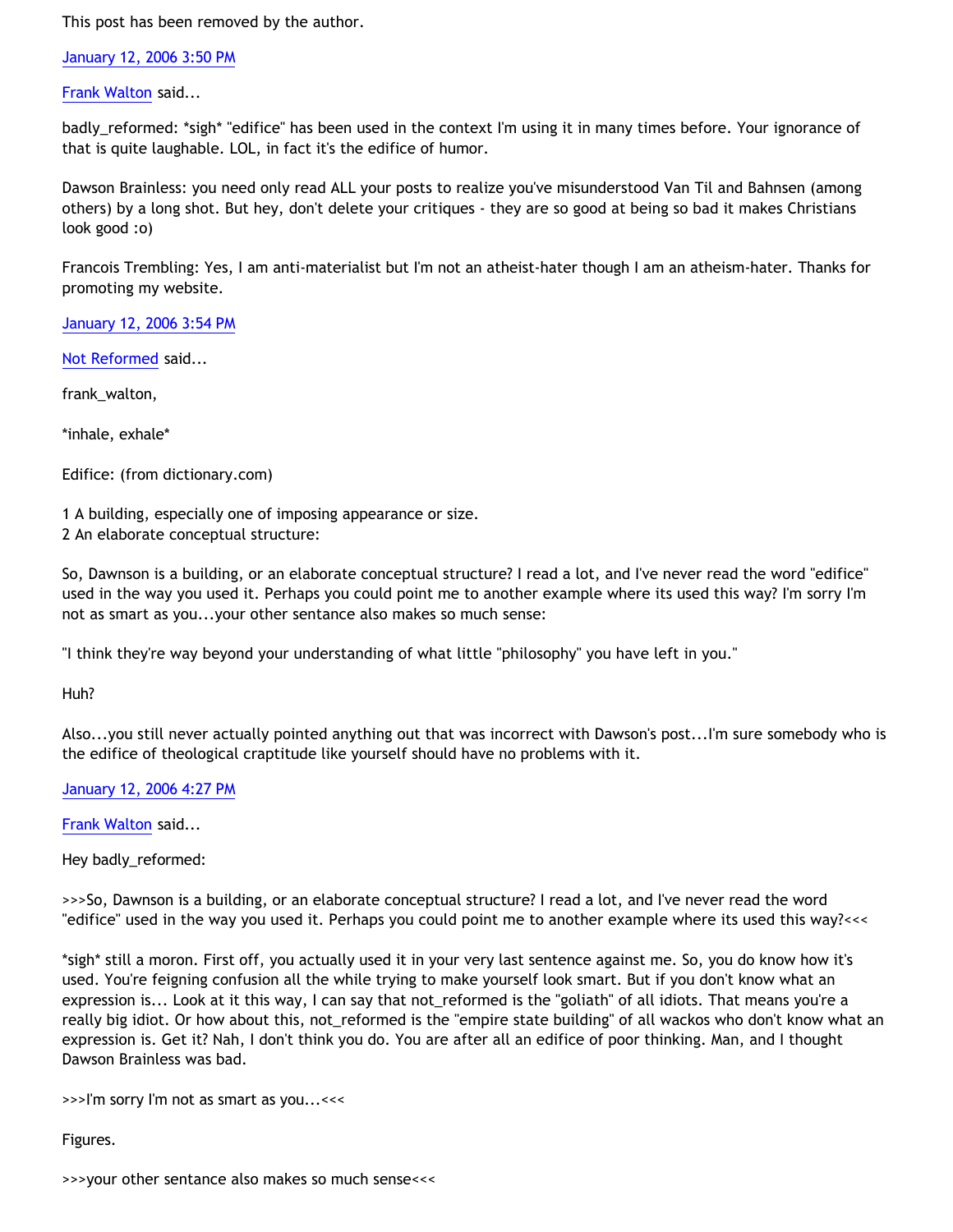LOL, you just spelt "sentence" incorrectly. So please don't tell me what makes sense or not. Since, as you admit, I'm smarter than you, take me word for it.

Thanks again,

Frank

[January 12, 2006 6:55 PM](http://bahnsenburner.blogspot.com/2006/01/113712090504954439)

[Not Reformed](http://www.blogger.com/profile/8159639) said...

Thanks for the help Frank.

Oh wait, you forgot to actually point out one of your devastating arguments against Dawson's blog entry...I'm excited to see your scholarly interaction with his work.

You are a literal edifice of "I think they're way beyond your understanding of what little "philosophy" you have left in you."

Looking forward to your clearly stated objections and arguments against this blog!

[January 12, 2006 8:19 PM](http://bahnsenburner.blogspot.com/2006/01/113712597519822351)

[Bahnsen Burner](http://www.blogger.com/profile/7766918) said...

Mr. Walton, you're getting irritated with NR for doing what you yourself did on the Unchained Radio forum.

In [this exchange](http://www.unchainedradio.com/nuke/modules.php?name=Forums&file=viewtopic&p=8152&highlight=) between yourself and me, recall what I had stated and note your childish response:

I had written:

*"At any rate, defining 'morality' as "whatever God deems evil or good" makes your "biblical morality" indistinguishable from a subjective species of morality which informs its code of conduct with someone's wishes and preferences."*

Pretending not to know the meaning of the word 'species', you came back with the following mocking reply:

*"Subjective species of morality? So animals make moral choices? Then do we punish a frog for eating a fly?"*

From questions like this, you demonstrate either that you do not grasp the principle behind the genus-species distinction, or that you simply want to use laughter as a diversionary tactic, which, according to sources cited by Paul Manata, is a big no-no. But now when you think someone is distorting your words in similar manner (and not even to the degree that you did here), you lower yourself to name-calling. By doing so, you simply confirm the points I made in one of my recent blogs, [With Minds of Children.](http://bahnsenburner.blogspot.com/2005/12/with-minds-of-children.html)

At any rate, you are free to think what you want, and enshrine your wish-fantasy worldview to your heart's content. But do not come here and call other people names. This will not be tolerated and further instances like this will simply get you banned from posting your comments here.

Meanwhile, if you should choose to interact in an adult manner, you are invited to support your charges of misunderstanding, or kindly retract them if you cannot support them.

Oh, and one last thing... If mistakes in writing such as spelling and grammar errors are an indication of ignorance on the part of a writer, I am happy to provide examples of such errors in Van Til's writings. Shall I do this?

Thank you, Dawson

[January 13, 2006 3:55 AM](http://bahnsenburner.blogspot.com/2006/01/113715335740767405)

[Frank Walton](http://www.blogger.com/profile/10663796) said...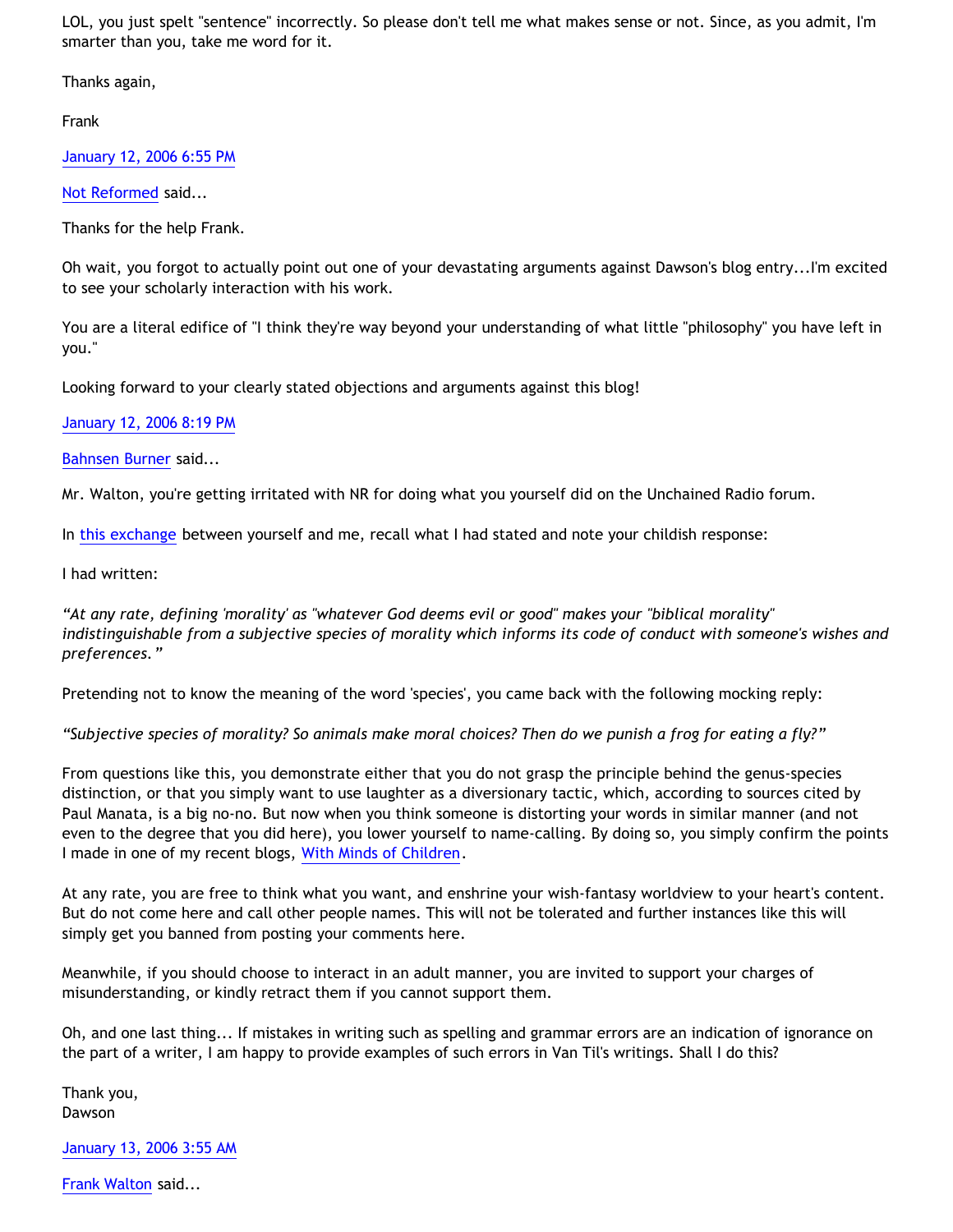It's quite funny how you recognize me from the unchainedradio.com forum when earlier you said, "whoever you are." Meaning, you knew who I was all along but can't stand the fact that I keep refuting you over and over again, so you try to forget me like a bad dream.

Your critique of my rhetorical question as "childish" is childish in of itself, Dawson. I'm quite serious about that question. I'm well aware of the "genus-species distinction" which would have one believe (such as yourself) that morality is subjective EVEN AMONG ANIMALS. My question while ridiculous is really a refutation of your equally ridiculous claim that "subjective species of morality which informs its code of conduct with someone's wishes and preferences." I know you don't like the idea that I got you there but being mean about it won't do.

Am I childish? Well, at least some children don't [lie.](http://atheismsucks.blogspot.com/2005/12/dawson-bethrick-caught-lying.html) Compared to you, I'm a mature adult.

[January 13, 2006 1:40 PM](http://bahnsenburner.blogspot.com/2006/01/113718841920735407)

[VanTilsGhost](http://www.blogger.com/profile/9496584) said...

NR and Dawson,

You should both know that Frank Walton is not really a Theist. He's actually a non-believer, but he plays the role of 'whacko theist' to make Christians look foolish.

I've read his funny postings on various boards/blogs, and eventually figured out his clever ruse! That is why he just rants/name calls, and doesn't actually make any intelligent aruguments or refutations.

Good work Frank! You're a hoot! ;)

[January 13, 2006 4:08 PM](http://bahnsenburner.blogspot.com/2006/01/113719731225286792)

[Frank Walton](http://www.blogger.com/profile/10663796) said...

LOL I think a person who thinks he knows what's intelligent ought to spell "wacko" correctly. I may be a hoot but you're an idiot.

[January 13, 2006 4:29 PM](http://bahnsenburner.blogspot.com/2006/01/113719854200247163)

[VanTilsGhost](http://www.blogger.com/profile/9496584) said...

Frank,

Dear chap...

You're obsession with spelling is pretty funny...check out this link for the alternate spellings of 'whacko.'

<http://dictionary.reference.com/search?q=whacko>

As usual...you do a GREAT job of making Theists look silly! (I applaud your 'wolf in sheep's clothing' efforts!)

[January 13, 2006 5:46 PM](http://bahnsenburner.blogspot.com/2006/01/113720319509617780)

[Frank Walton](http://www.blogger.com/profile/10663796) said...

\*sigh\*

<http://dictionary.reference.com/search?q=wacko>

Notice the first spelling in the link you sent me, it's spelt "wacko." I guessed, you missed it since you're a wacky wacko.

This makes you look not only silly but stupid.

[January 13, 2006 10:20 PM](http://bahnsenburner.blogspot.com/2006/01/113721965497237087)

[Not Reformed](http://www.blogger.com/profile/8159639) said...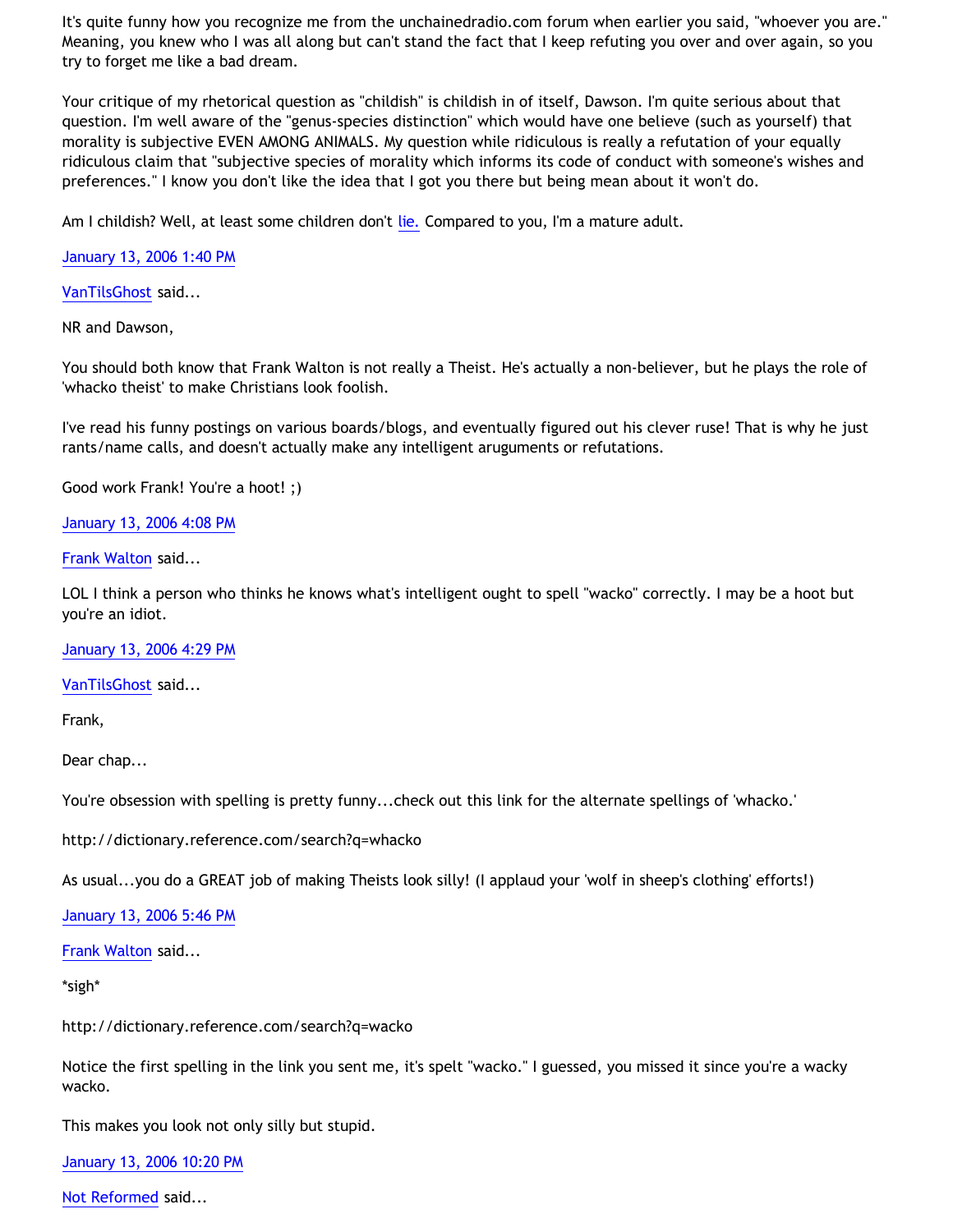Frank,

You may want to check with a pulmonologist (that's a breathing specialist) for that \*sighing\* problem you have. An inhaler may be a simple solution.

As usual, you are great entertainment! Maybe you should take your 'edifice of Theism' act on the road? Or, you could become a "Master Speller." Does your quality college offer that option?

In all seriousness...its been fun reading your comments...but I was wondering when you were going to actually interact with Dawson's blog? Are you still putting something together?

[January 14, 2006 4:09 AM](http://bahnsenburner.blogspot.com/2006/01/113724056572328643)

[Paul Manata](http://www.blogger.com/profile/7464842) said...

Hi Dawson,

As I gather material from the corpus of your writings, I came accross something interesting in your entry on "Bahnsen's Poof." You said: *"But a treatment of the problem of universals is not what my blog today will focus on."*

And, since I do enjoy studying this issue in metaphysics (read a book or two or three on it) I would really like to see you answer "the problem of universals."

Just thought I could offer you some fodder for an up-coming entry?

best, Paul

[January 14, 2006 8:37 AM](http://bahnsenburner.blogspot.com/2006/01/113725663763228867)

[Bahnsen Burner](http://www.blogger.com/profile/7766918) said...

Hello Paul,

It is good that you come back to me after all these months. It is also good that you have chosen to read a book (or is it two or three?) on metaphysics, but I wonder which one(s) you have chosen to read.

You ask me to present a solution to the problem of universals. I'm not sure why you would want this since you've already presupposed that whatever I present will be wrong and internally incoherent, haven't you?

Meanwhile, I'd like to see Jesus' solution to the problem of universals, but I cannot find it in the New Testament. Perhaps you could point it out to me since such a solution must be infallible and therefore flawless, right? Besides, you wouldn't expect something from a mere human being like me that your own incarnadictory god-man doesn't already provide, would you?

Regards, Dawson

[January 14, 2006 1:07 PM](http://bahnsenburner.blogspot.com/2006/01/113727284907661924)

## [Clarence the Theologian](http://www.blogger.com/profile/8258058) said...

## Mr. Bethrick,

I posted this comment on the "Bahnsen-proof" post you hav emade, but it works here just as well: "The previous commentor above is right. You have indeed misunderstood the argument. I'm not sure who said this quote (and if you know, it will help me), it may have been Niebuhr or Heidegger, but "If God did not exist, we would not know to ask that question." Without God (as the source of logic and the precondition for knowledge, the epistemic a priori), all is arbitrary. As Sartre said, "Since there is no god, there is no theoretical difference between helping an old woman cross the street or pushing her in front of a truck." But there is a god, which is why it is repulsive to push women in front of trucks. Bahnsen proved god's existence by the impossibility of his non-existence. There is nothing accounted for in the atheist's epistemology to secure certainty in reasoning from A to B in his deduction or induction. In fact, since all thought is arbitrary (given the atheist's presupposition of epistemic relativism), it is true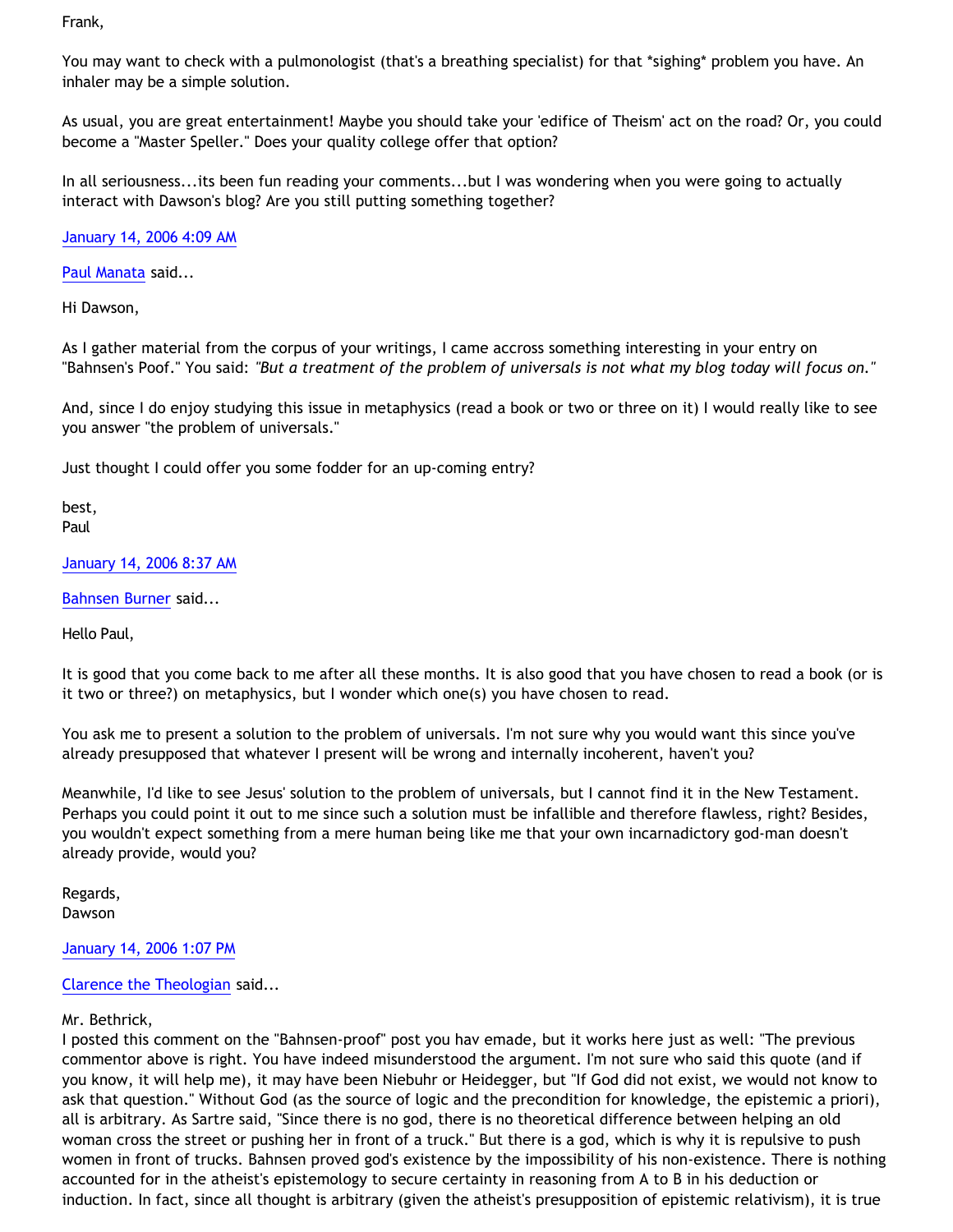that there is god and non-god; Hitler=innocence; squares are round." N.B. I would add that Jesus' infallible words here would be "the reason you do not believe is that you're not part of my flock" (cf. John 10).

[January 14, 2006 8:48 PM](http://bahnsenburner.blogspot.com/2006/01/113730052265029219)

[Clarence the Theologian](http://www.blogger.com/profile/8258058) said...

This post has been removed by the author.

[January 15, 2006 8:04 AM](http://bahnsenburner.blogspot.com/2006/01/113734107698881552)

[Clarence the Theologian](http://www.blogger.com/profile/8258058) said...

Mr. Bethrick,

I want to add to what I said above. You ask for compelling proof, such as the "beyond reasonable doubt" business from a courtroom or the syllogism. That's not what is being offered here. We have been saying along with Kant, that without a transcendent source to define logic, then logic is arbitrary and unintelligible. If the rules for logic are social conventions, then I win this discussion. Because  $2 + 2 = 7$ . Why? Because of relativism. But even there, I'm stuck, because relativism says that all is relative, even the law of relativism. As Aristotle said, if you want to see that the law of non-contradiction exists, open your mouth. Your mouth is either open or closed, it can't be both. One of us is wrong sir. We cannot both be right. Even if one espouses some form of Eastern metaphysic that denies the "either/or" for a "both/and." Either the both/and is right or the either/or is right. I cannot prove to you logically God's existence (and I agree with Van Til, we are talking about the Trinity, not allah, or brahma). The only reason I believe is because God ordained me to do so (Acts 16; Ephesians 1.1-16; John 6.33ff; Romans 9). That's the difference between me and you; as I said elsewhere, I was an atheist once. **Then God saved me**; hence, His existence is existentially self-validating. How is the Bible infallible? The same reason. A priori--and not an arbitrary a priori like Kant (which is why Rousseau and Voltaire rejected Kant's theism), but one based upon an absolute self-validating metaphysic you keep hunting for: the Trinity. But I can't convince you (as Whitehead observed) that the last five minutes have actually occurred or whether the Civil War actually happened. God must convince you as well, but I think He's beginning to, which is why you have this website devoted to showing His non-existence. Odd, you are fighting against what you believe is a non-entity. Hmm . . . Tell me this, when did you stop believing in God and why?

[January 15, 2006 8:10 AM](http://bahnsenburner.blogspot.com/2006/01/113734145361891223)

[Paul Manata](http://www.blogger.com/profile/7464842) said...

Hello Dawson,

Were you asking me which books I've read? or was that rhetorical? Anyway, I've read Loux, the articles in Routledges companion to metaphysics (i.e., Russell, Davidson, Quine, et. al.) and Moreland's book on the subject (not to mention, a few other articles here and there).

I would want you to write an entry so that I could see your "treatment." Even if I presupposed what you would say was incoherent, that doesn't mean I can't/won't offer a refutation. The refutation will stand or fall on its own merits, not because I have presupposed that you can't answer it. The posting will be public and I think that even those who don't share my presuppositions will be able to notice if I was able to show problems (or not) in your "treatment."

I'm not getting the Jesus point? I don't see the argument (remember, you don't like people just asserting things; e.g., "Dawson misrperesents Christianity," etc) where if Jesus never gave a "treatment" on something then that is somehow problematic for me?

Anyway, if you just want to play games that's fine, I won't comment anymore. But if you want to post your "treatment" then I'd like to read it.

best, Paul

[January 16, 2006 2:04 AM](http://bahnsenburner.blogspot.com/2006/01/113740589933269773)

[Paul Manata](http://www.blogger.com/profile/7464842) said...